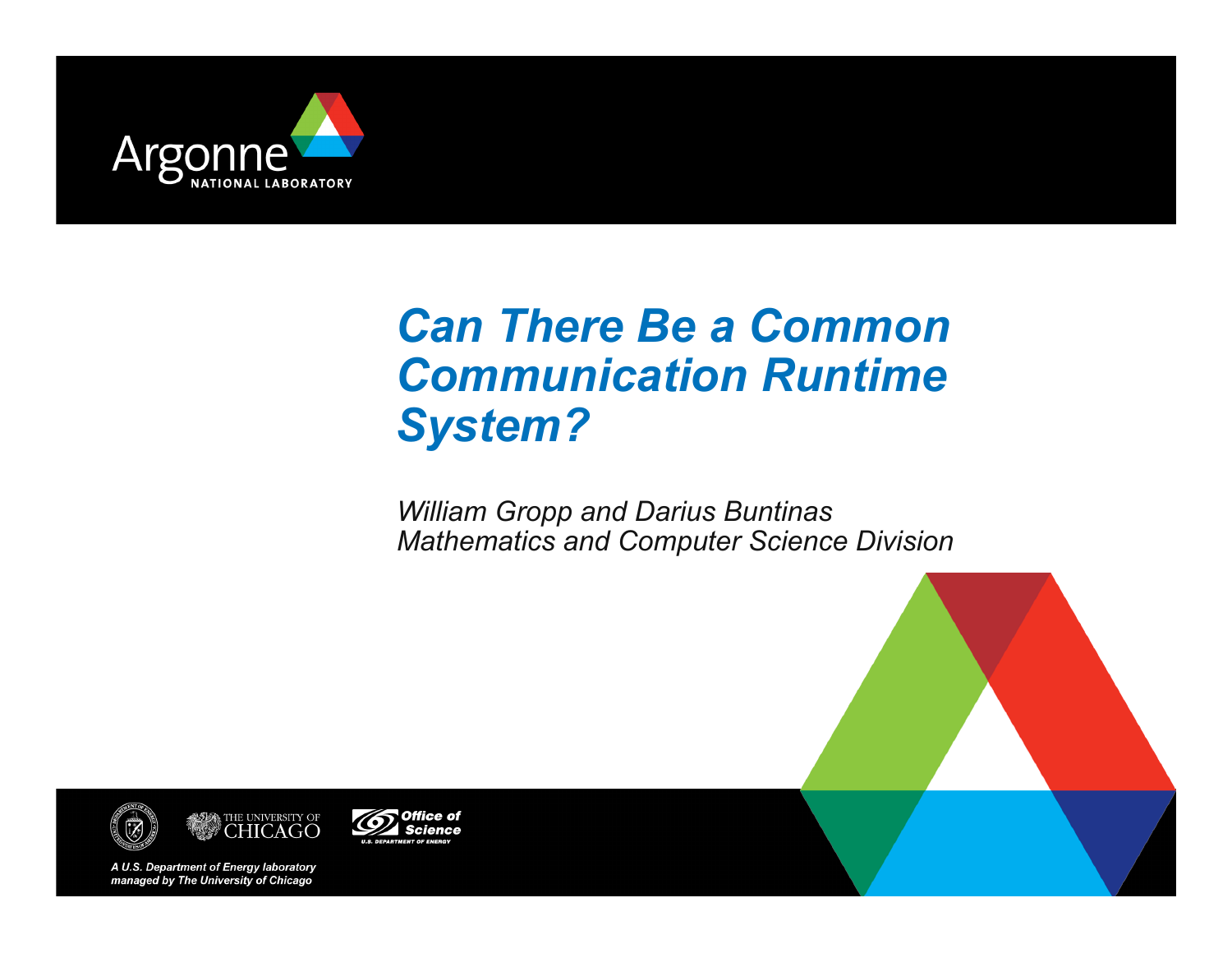#### *Overview of Pros and Cons*

#### n Pro

- Share development work
- Encourage interoperability of programming models
- Provide portability for HPCS languages (ubiquity)

Why develop a common runtime?

**n** Con

- Match to programming model (duplicate the "MPI effect" constrain models into CCS semantics)
- Match to hardware (particularly hardware that is expensive to emulate in software, e.g., full/empty bits or remote atomic updates)
- Runtime overhead may be unsuitable for load-store operations
- RISC vs CISC (small and simple vs large and rich)
- Short answer:
	- Maybe …

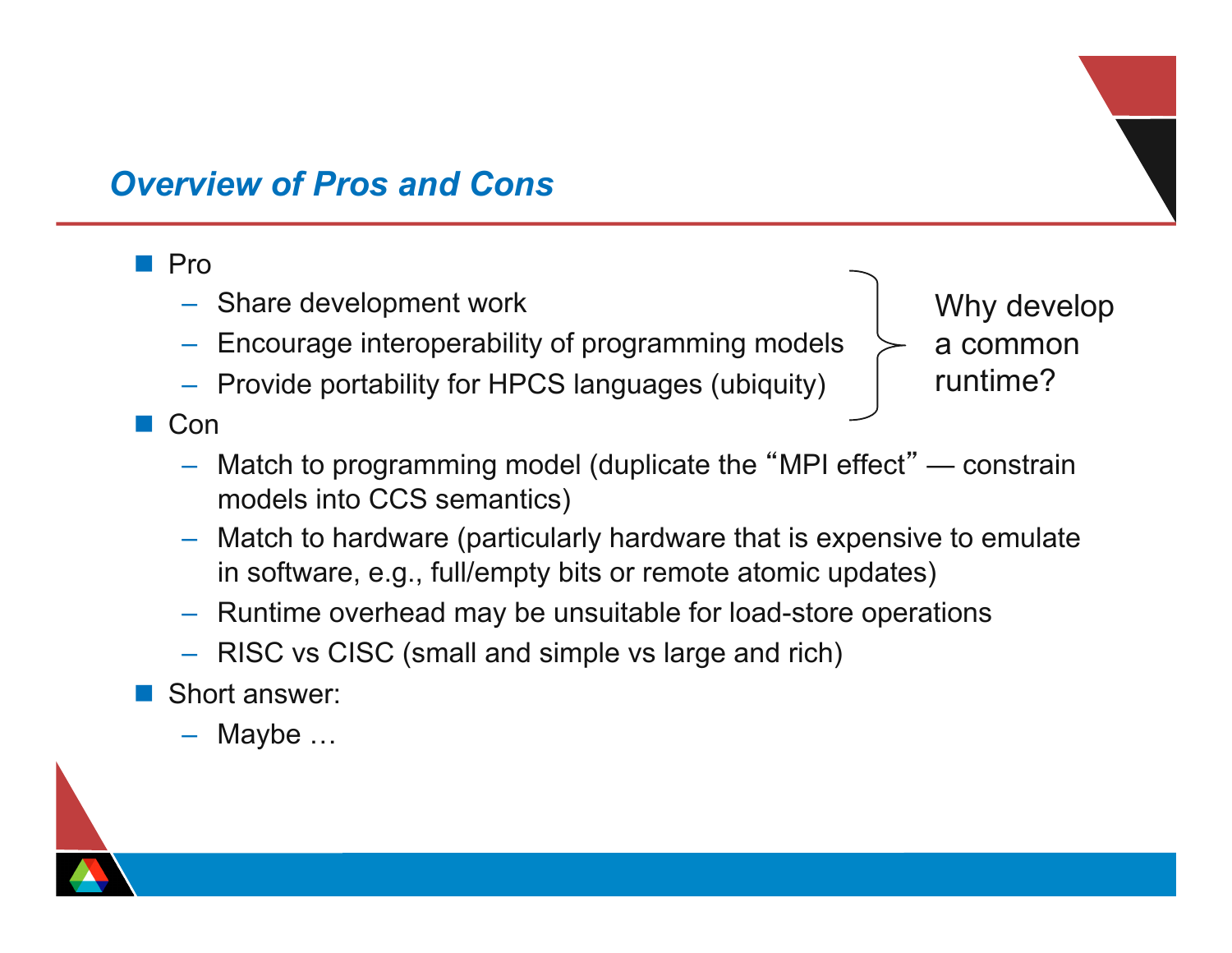#### *Some Issues*

- What memory may be used in zero-copy mode?
	- Special memory? Statically allocated memory? Stack?
	- Alternately, which classes of RMA memory does the programming model require:
		- *RMA memory defined collectively at init time*
		- *RMA memory defined collectively at any time*
		- *RMA memory defined non-collectively at any time*
		- *All of process memory*
- How are remote addresses specified?
	- Require "symmetric allocation"?
	- Prior initialization?
- $\blacksquare$  Are stores ordered? What is the consistency model?
- Is the model scalable? Is it scalable to subsets of processes (teams)?
- What data alignments are supported efficiently?
- Are there remote atomic operations? Fetch and increment? Compare and swap? Load-link/ store conditional? Queue insert and extract?
- How is progress managed (polling verses interrupt/non-polling/thread/separate hardware)?
- We examined these issues and others for MPI in the context of some existing runtime systems
	- These other systems are well-optimized for *their* programming models
	- This illustrates some of the challenges in a common model the devil *is* in the details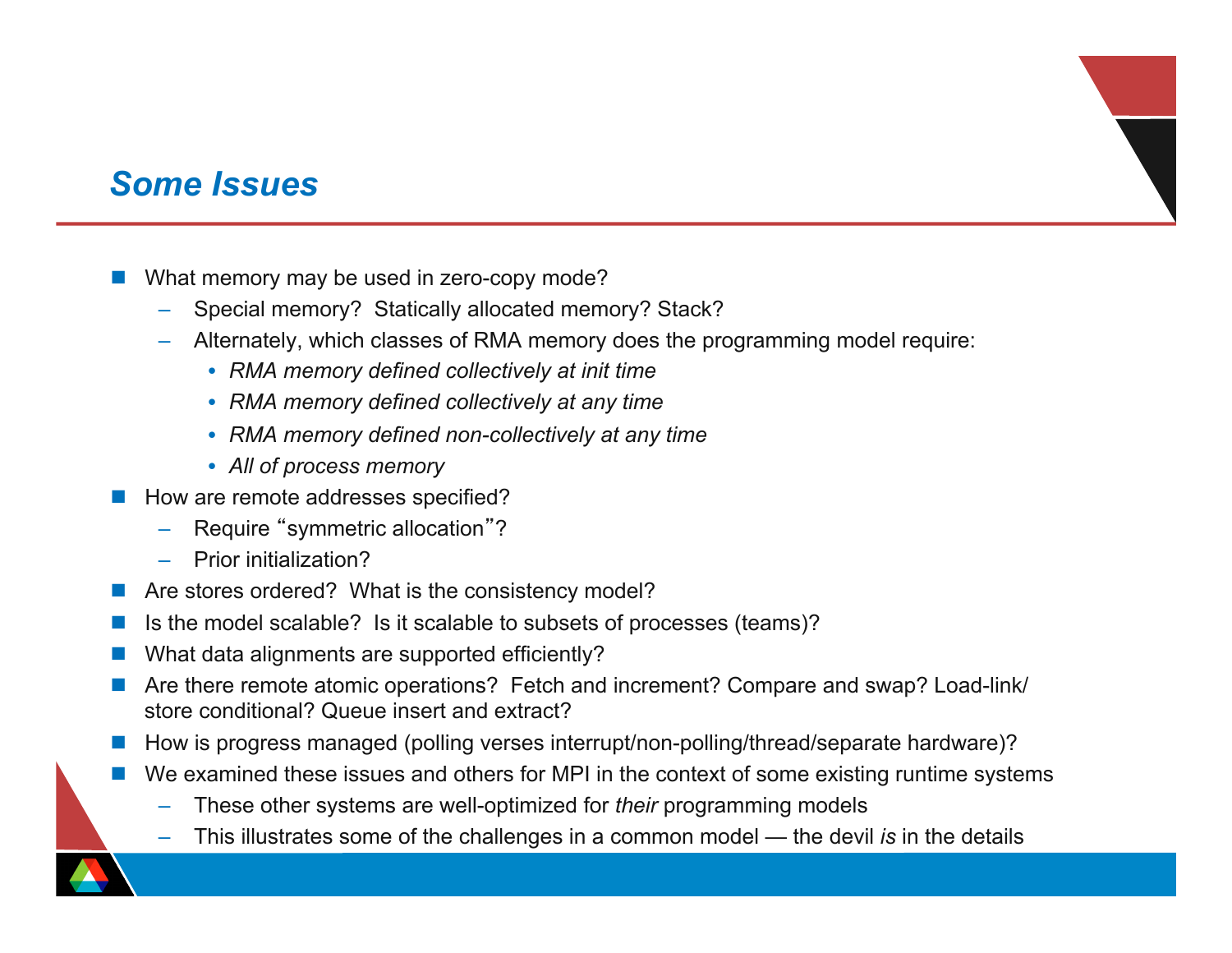#### *Motivation*

- We worked on implementing a hybrid MPI-UPC programming environment
	- Port MPICH2 over the GASNet communication subsystem
	- GASNet couldn't efficiently support all that was needed by MPICH2
		- *And MPI can*'*t efficiently support what is needed by UPC*
- **n** While there are many common features
	- E.g., RMA operations, bootstrapping
- Communication subsystems are typically designed to support a specific middleware library or runtime system
- **n** Previously analyzed the requirements of various programming model middleware and the communication subsystems that support them
	- There are no existing communication subsystems that efficiently support all middleware
	- There are no mutually exclusive requirements

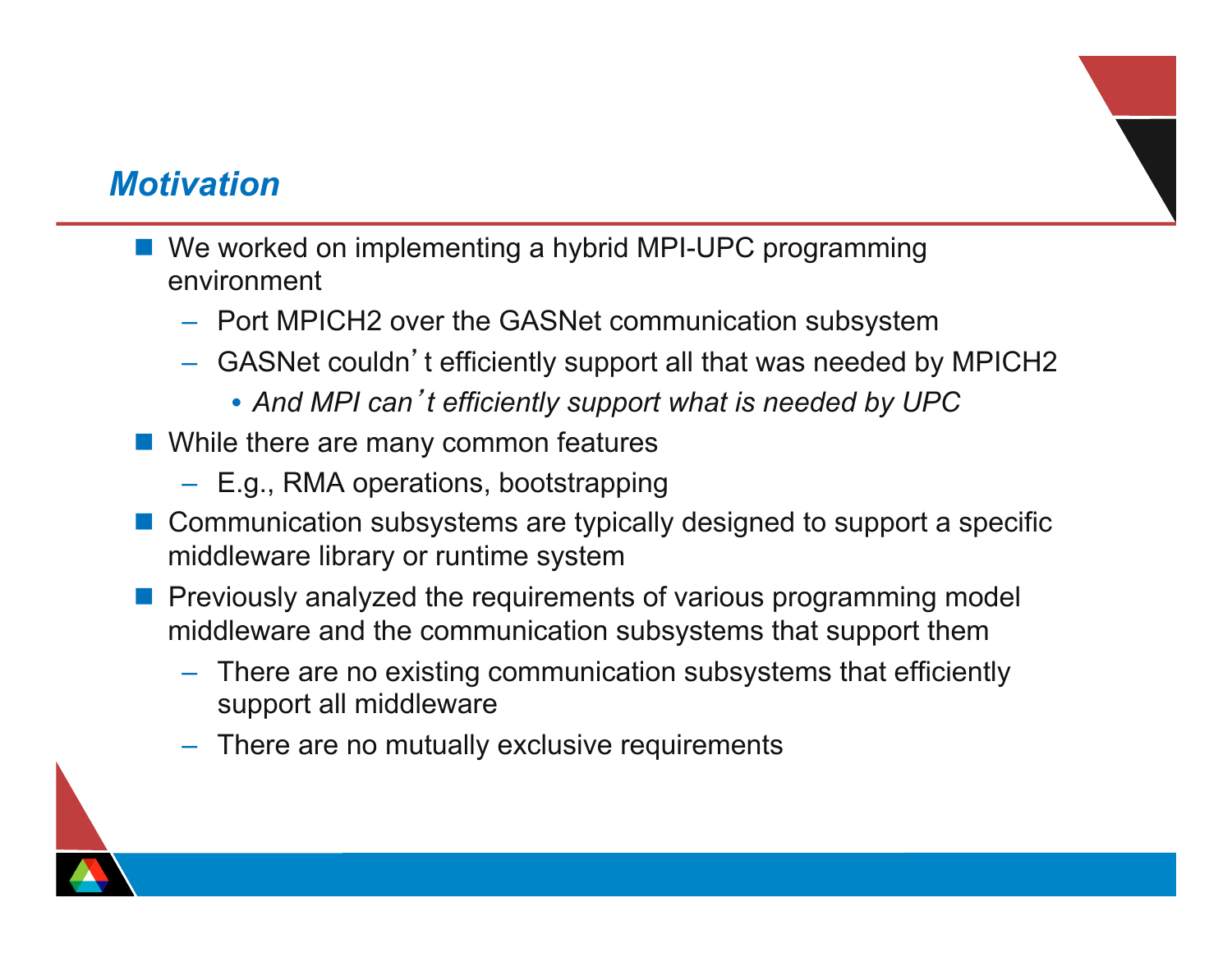### *Software Layers of a High-Performance Computing System*



**Middleware**  (MPICH2, GA Toolkit, UPC Runtime)

**Communication Subsystem**  (ARMCI, GASNet, Portals)



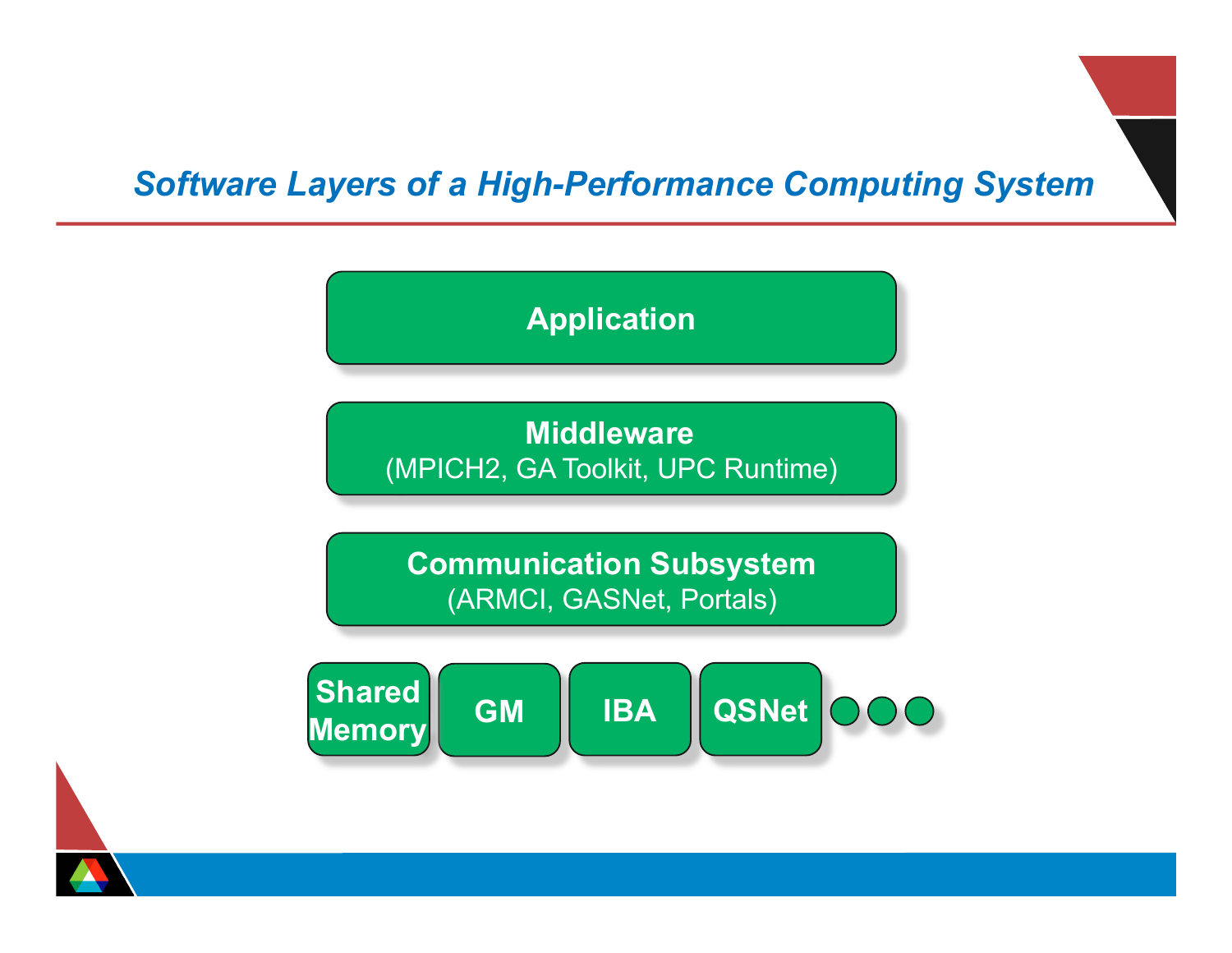#### *Design Issues for Communication Subsystems for MPI*

- Required features (for the MPI programming model)
	- Remote Memory Access operations
	- MPI-2 RMA support
	- GAS language and remote-memory model support
	- Efficient transfer of large MPI two-sided messages
	- Desired features
		- Active messages
		- In-order message delivery (to simplify support for MPI "envelope" ordering)
		- Noncontiguous data (not just contiguous or strided)

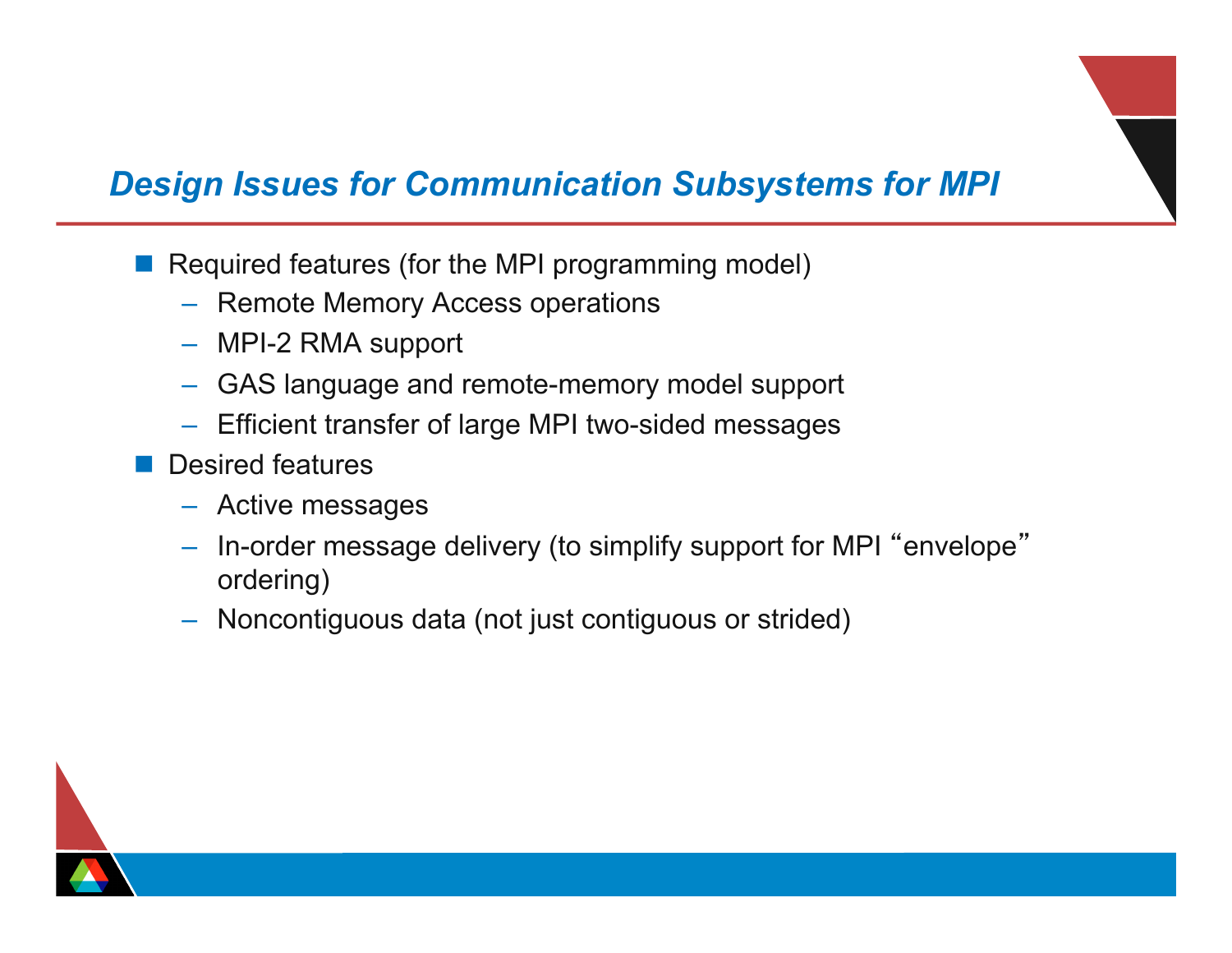#### *Summary of Features Supported by Current Communication Subsystems*



 $*$  V = I/O vector; S = strided; B = block-indexed

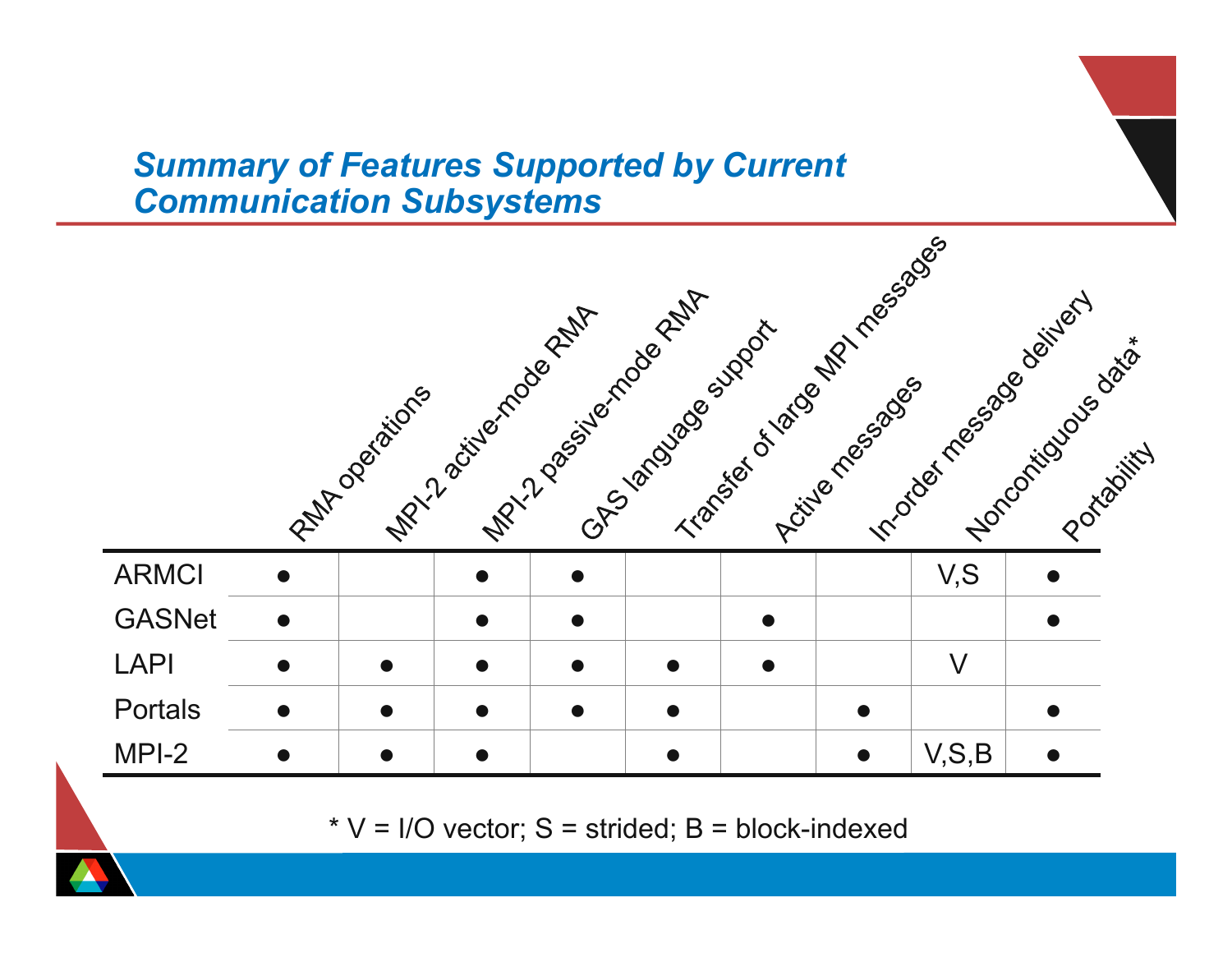#### *An Example Communication Subsystem – CCS*

- CCS (Common Communication Subsystem) is based on
	- Nonblocking RMA operations
		- *For efficient data transfer*
	- Active messages
		- *For small messages, control and invocation of remote operations*
- **■** Outline
	- Active messages
	- Remote memory access operations
	- Efficient transfer of large MPI two-sided messages
	- In-order message delivery
	- Noncontiguous data

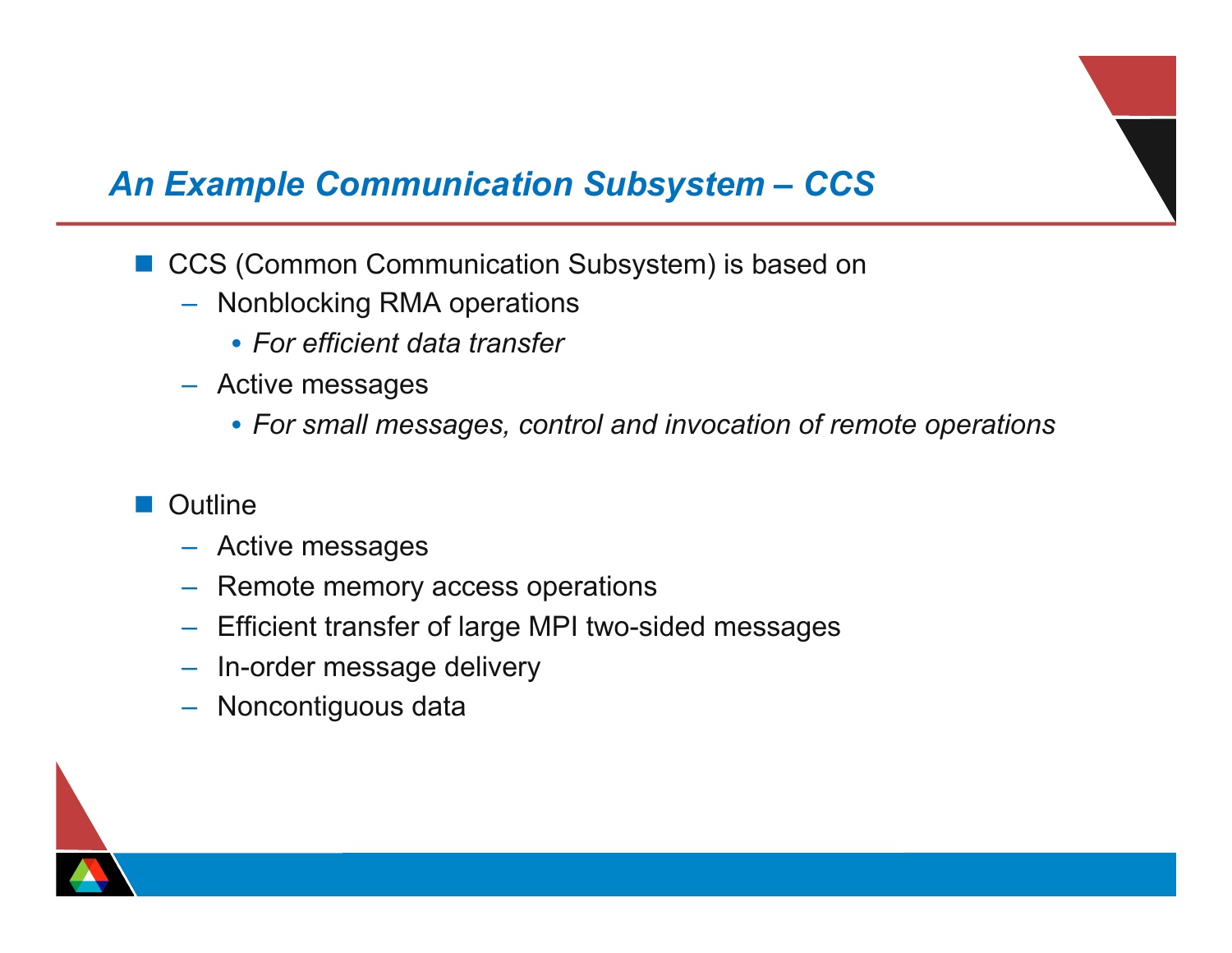#### *Active Messages*

- $\blacksquare$  CCS provides active messages
	- Sender specifies handler function with parameters
		- *Handler is executed on receiver when message is received*
	- Provide flexibility to upper layer developers
	- Intended for small messages, so should be optimized for latency
- Depending on implementation, handlers will be called from within a CCS function, or asynchronously
	- CCS provides locks which can safely be called from within handlers
	- CCS provides a mechanism to prevent a handler from interrupting the current thread
- CCS allows multiple upper layer libraries to use CCS at the same time
	- Each library allocates a *context*
		- *Uniquely identifies a set of handler functions*

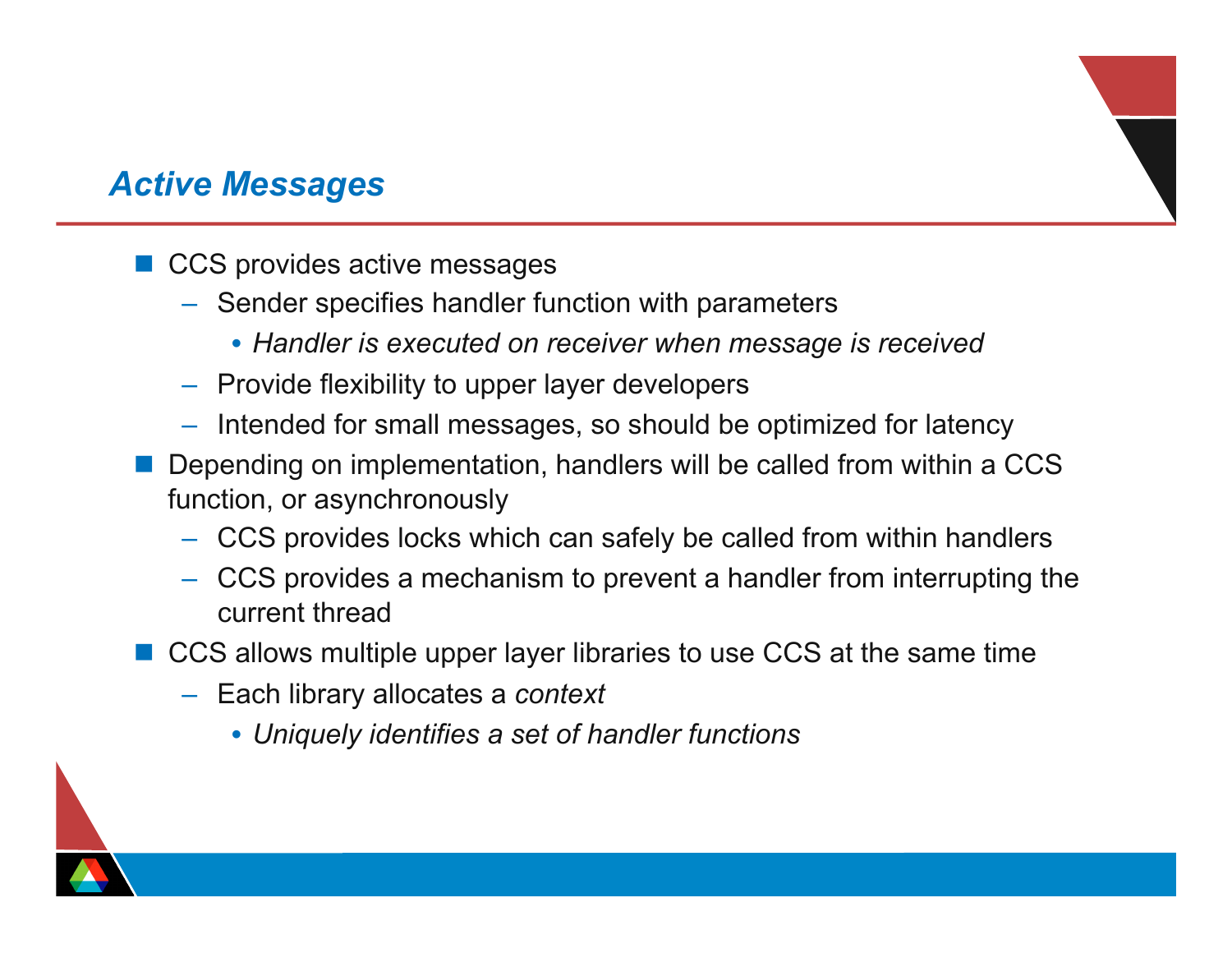## *Remote Memory Access Operations*

- CCS provides nonblocking RMA operations
	- Use the interconnect's native RMA operations to maximize performance
	- If native RMA operations are not available, use active messages
		- *E.g., Get : active message + put*
	- Support for GAS language and remote-memory models
		- *Concurrent accesses are allowed*
- CCS uses callback functions for completion notification
	- A callback function pointer and parameter are specified in the call to the RMA operation
	- The callback is called when the RMA operation completes remotely
	- This can be used to implement fence operations
- Lower-level interconnect libraries have different requirements for RMA memory
	- CCS provides different functions to meet these requirements
		- *Registration of existing memory to be used for RMA*
		- *RMA memory allocation*

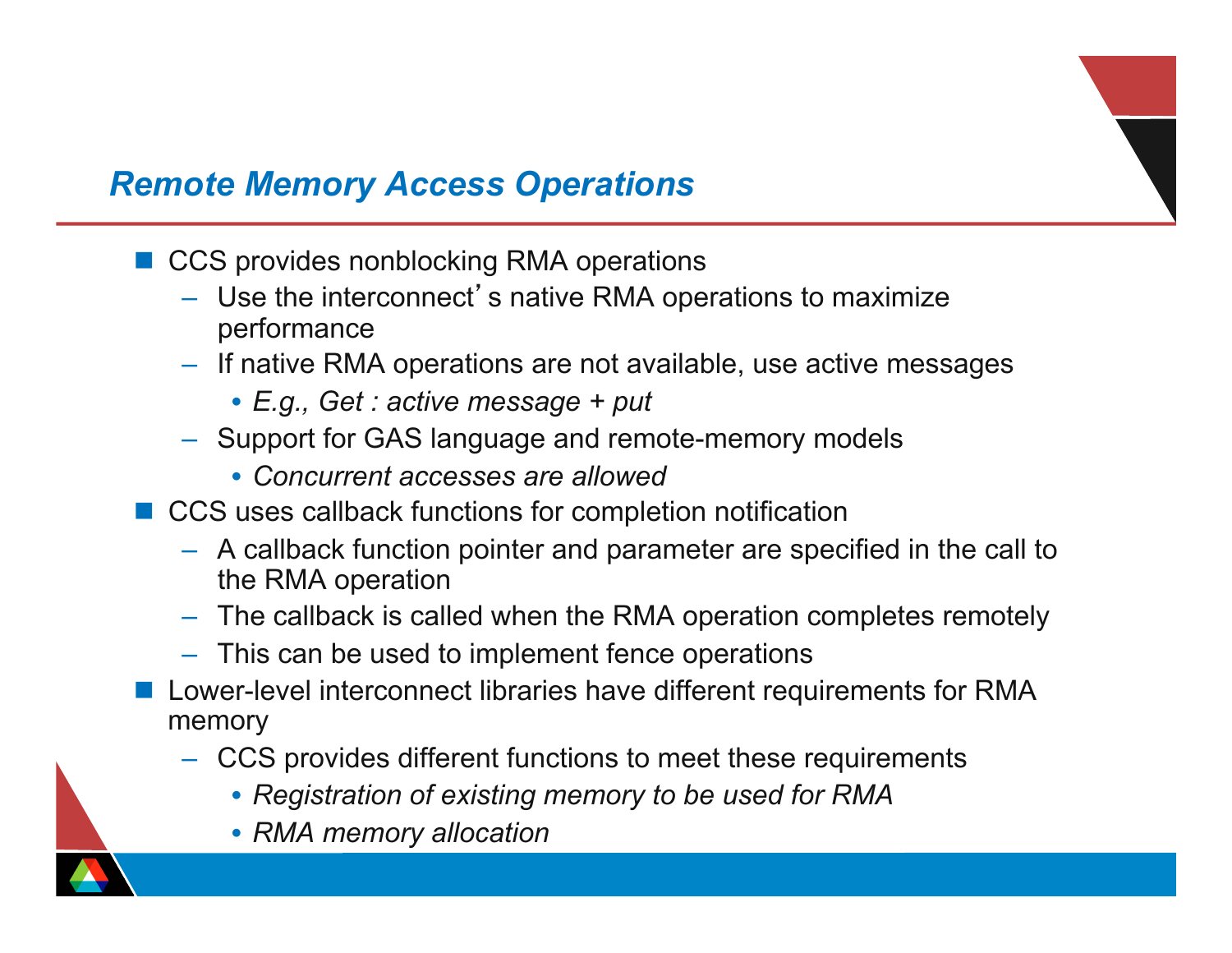#### *RMA Memory*

- Registration of existing memory to be used for RMA
	- Most user-level communication libraries require registration
	- CCS will manage which pages to register with communication library
		- *Communication library may limit the number of registered pages*
		- *Not all pages registered with CCS need be registered with the communication library*
	- Note that there are many well-known problems with user-mode registration caches (if user/OS/middleware releases memory)
- **No Allocation of RMA memory** 
	- Some architectures don't support registration of existing pages
		- *E.g., Solaris can*'*t pin existing pages*
	- What if the implementation communicates using shared memory?
		- *Can*'*t make existing memory shared memory*
	- CCS provides methods to allocate RMA memory
		- *E.g., allocate a shared memory region to which others can attach*

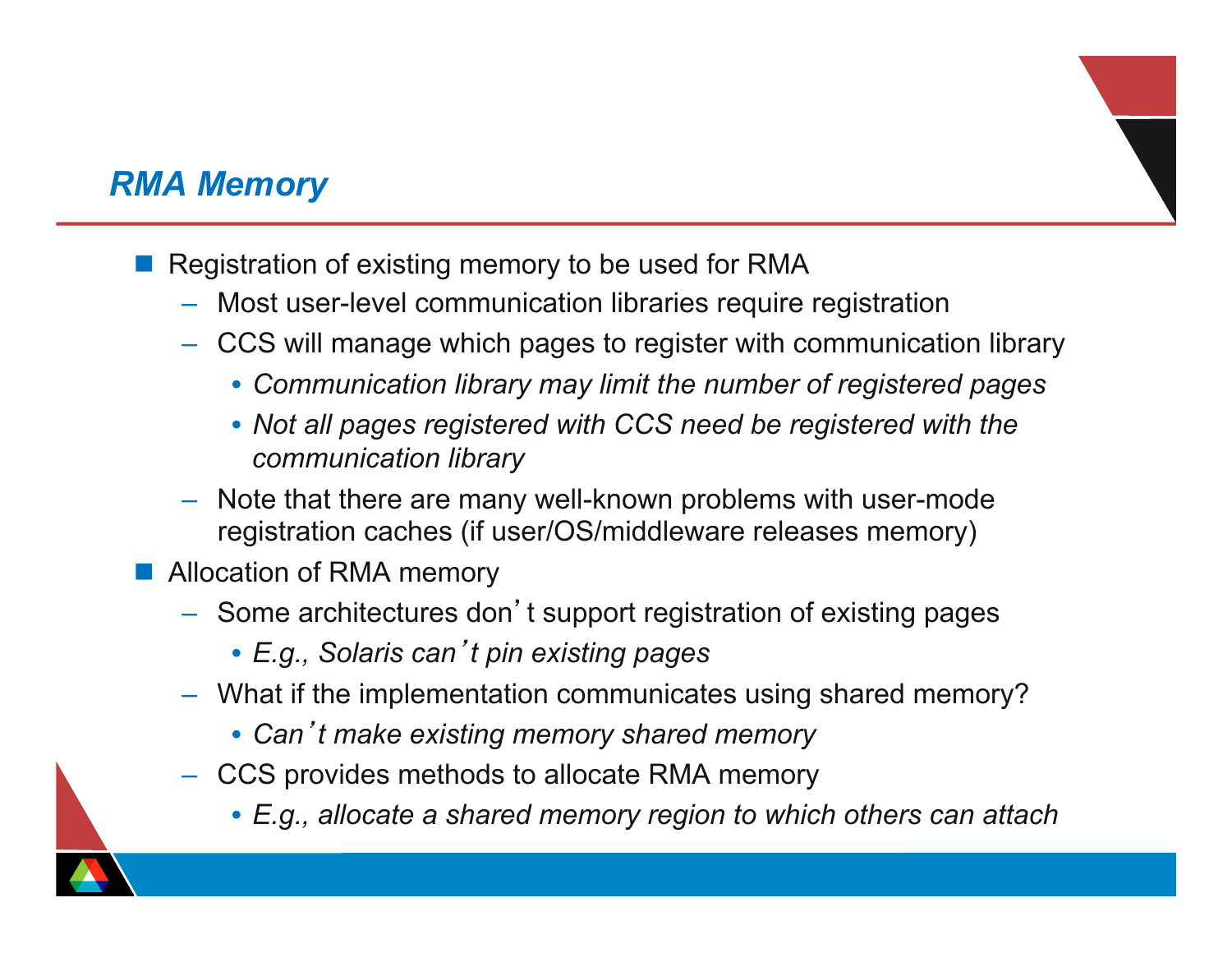#### *Noncontiguous Data*

- CCS supports noncontiguous data using *datadescs* 
	- Similar to MPI Datatypes
	- Defined recursively
		- *But unrolled into component loops rather than use recursive procedure calls*
	- Basic datadescs
		- *Contiguous*
		- *Vector blocks of data at regular intervals*
		- *Struct like a C struct of different datadescs*
		- *Indexed similar to I/O vector*
		- *Block-indexed like indexed, but each segment is the same length*
- **Datadescs** 
	- Along with native datatype info (e.g, int, double) can be used to implement MPI Datatypes
	- LAPI I/O vectors can be implemented with *Indexed* datadesc
	- ARMCI
		- "*Strided*" *can be implemented with* Vector *datadesc*
		- "*Vector*" *can be implemented with* Indexed *datadesc*

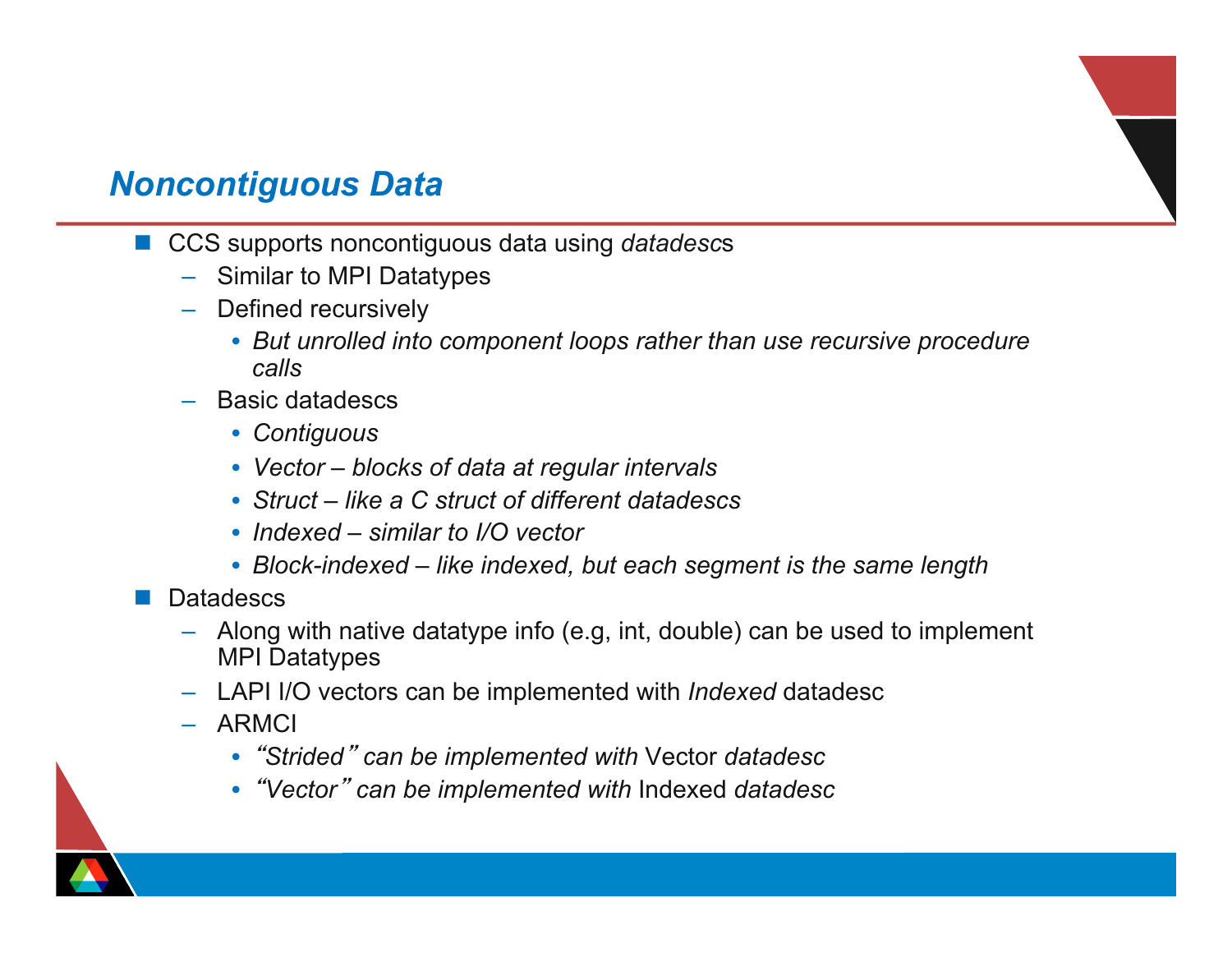#### *Preliminary Performance Results (over GM2)*

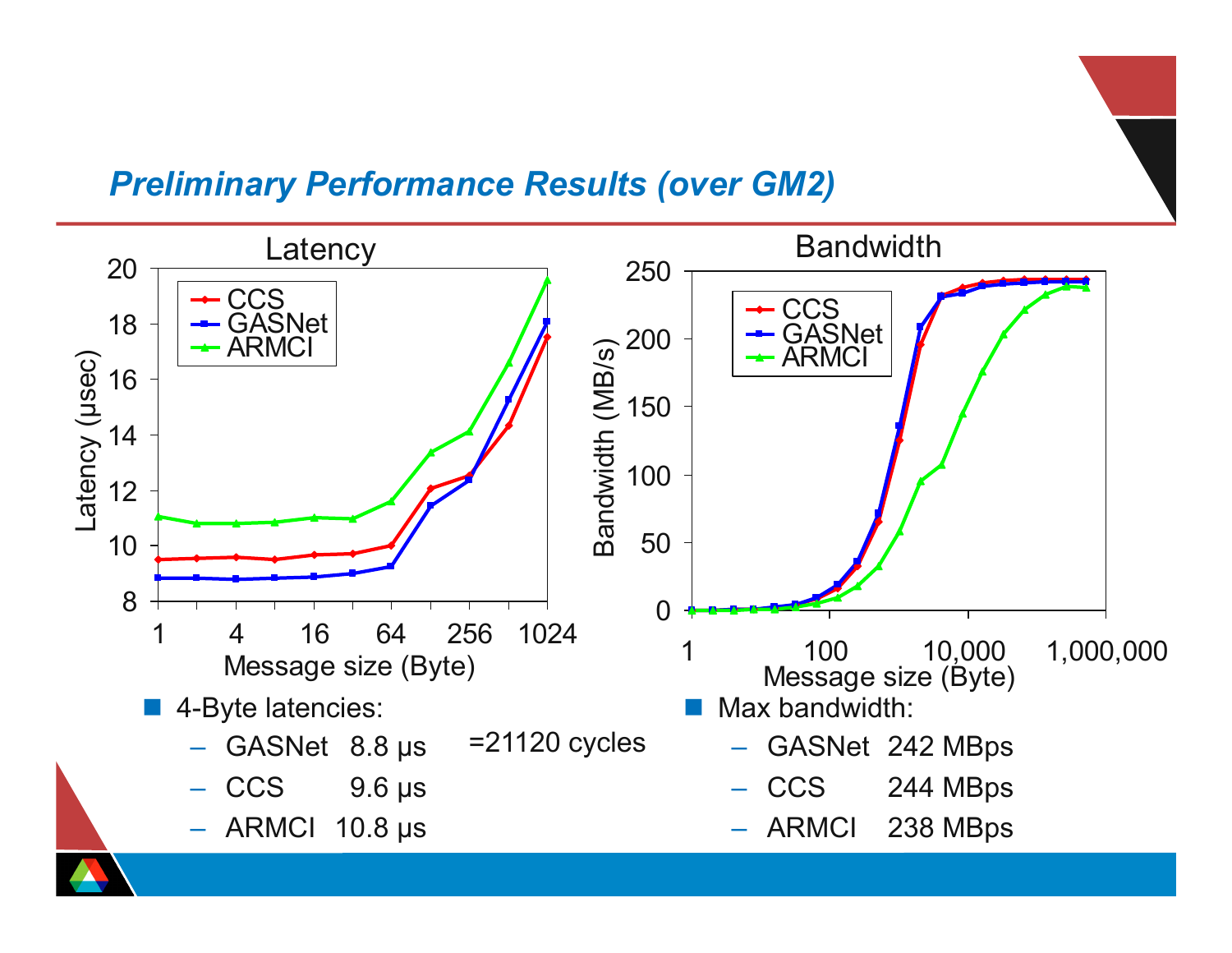#### *Implications for a Common Runtime System*

- A "classic" runtime library is unlikely to satisfy all needs
	- There may be too many differences at both the hardware and programming model level to bridge while maintaining performance
	- We have an example in the BLAS and sparse BLAS
		- *BLAS for small matrices slower than simple Fortran code* 
			- Overhead dominates for latency-sensitive sizes
		- *Sparse BLAS have had little impact* 
			- Rich but still a mismatch to hardware and/or "programming model" (application data structures)
- What can we do?
	- After all, BLAS are useful in the right place …